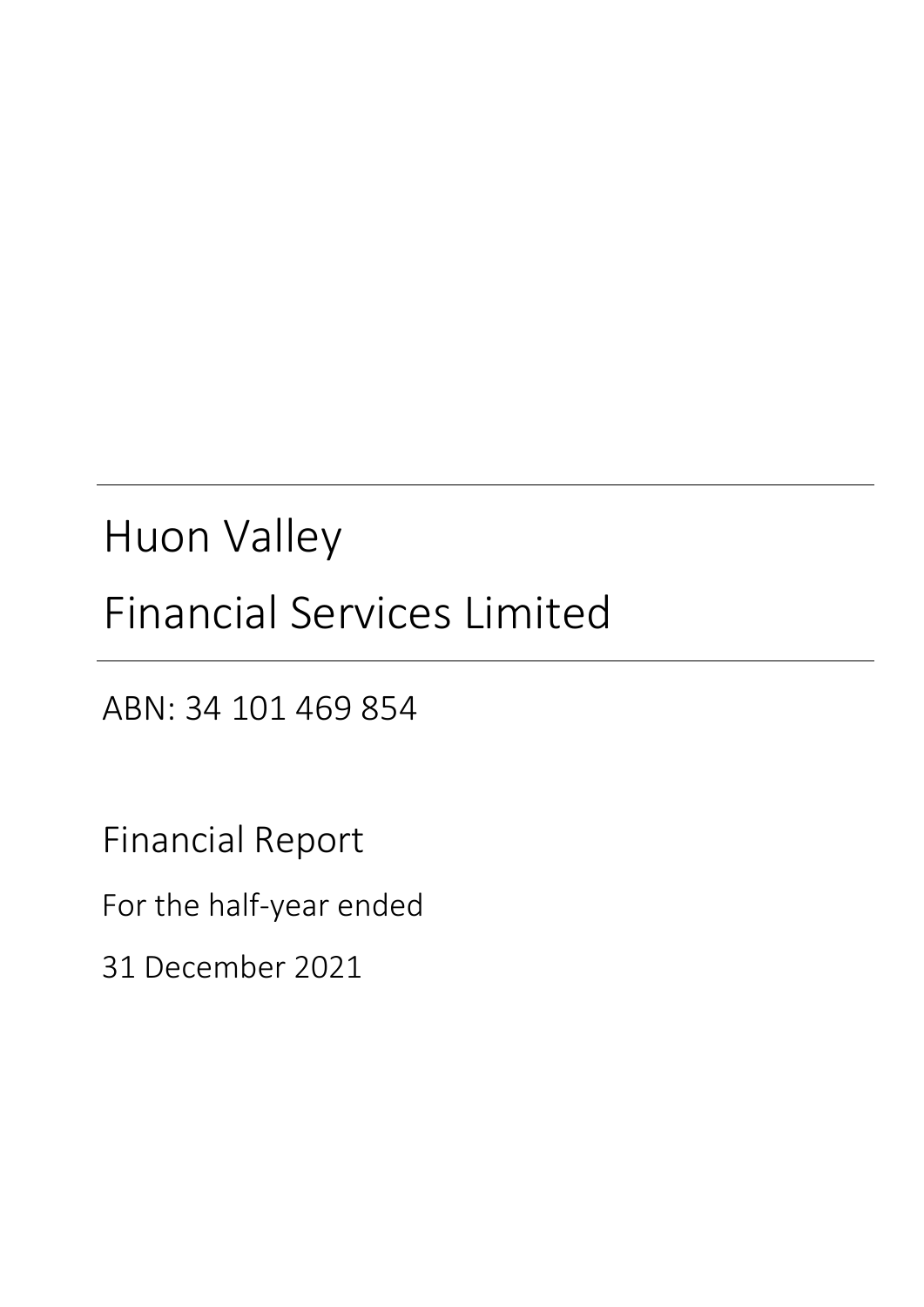## Huon Valley Financial Services Limited Directors' Report

The directors present their report together with the financial statements of the company for the half-year ended 31 December 2021.

#### **Directors**

The names of directors who held office during the half-year and until the date of this report are as below:

| Michael Anthony Lynch | Sally Ann Doyle         |
|-----------------------|-------------------------|
| Brent Andrew Hardy    | Pamela Maree Lane       |
| Jillian Kay Griggs    | David Lindsay Walker    |
| David Allen Brereton  | Kenneth Norman Langston |
|                       |                         |

#### Principal activity

The principal activity of the company during the financial period was facilitating Community Bank services under management rights of Bendigo and Adelaide Bank Limited.

#### Review of operations

Operations have continued to perform in line with expectations. The net profit of the company for the financial period after the provision of income tax was:

| Half-year ended  | Half-year ended  |
|------------------|------------------|
| 31 December 2021 | 31 December 2020 |
|                  |                  |
| 207.919          | 219,468          |
|                  |                  |

#### Events after the end of the reporting period

On the 1 December the company made a \$35,000 deposit for a \$700,000 Community Investment House. The property will be leased by a local community group to provide domestic violence safe housing.

There are no other matters or circumstances that have arisen since the end of the half year reporting period that have significantly affected or may significantly affect the operations of the company, the results of those operations or the state of affairs of the company.

#### Auditor's independence declaration

A copy of the auditors' independence declaration as required under section 307C of the *Corporations Act 2001* is set out on page 2.

Signed in accordance with a resolution of the directors at Huonville, Tasmania.

Chair

Michael Anthony Lynch

Dated this 18th day of March 2022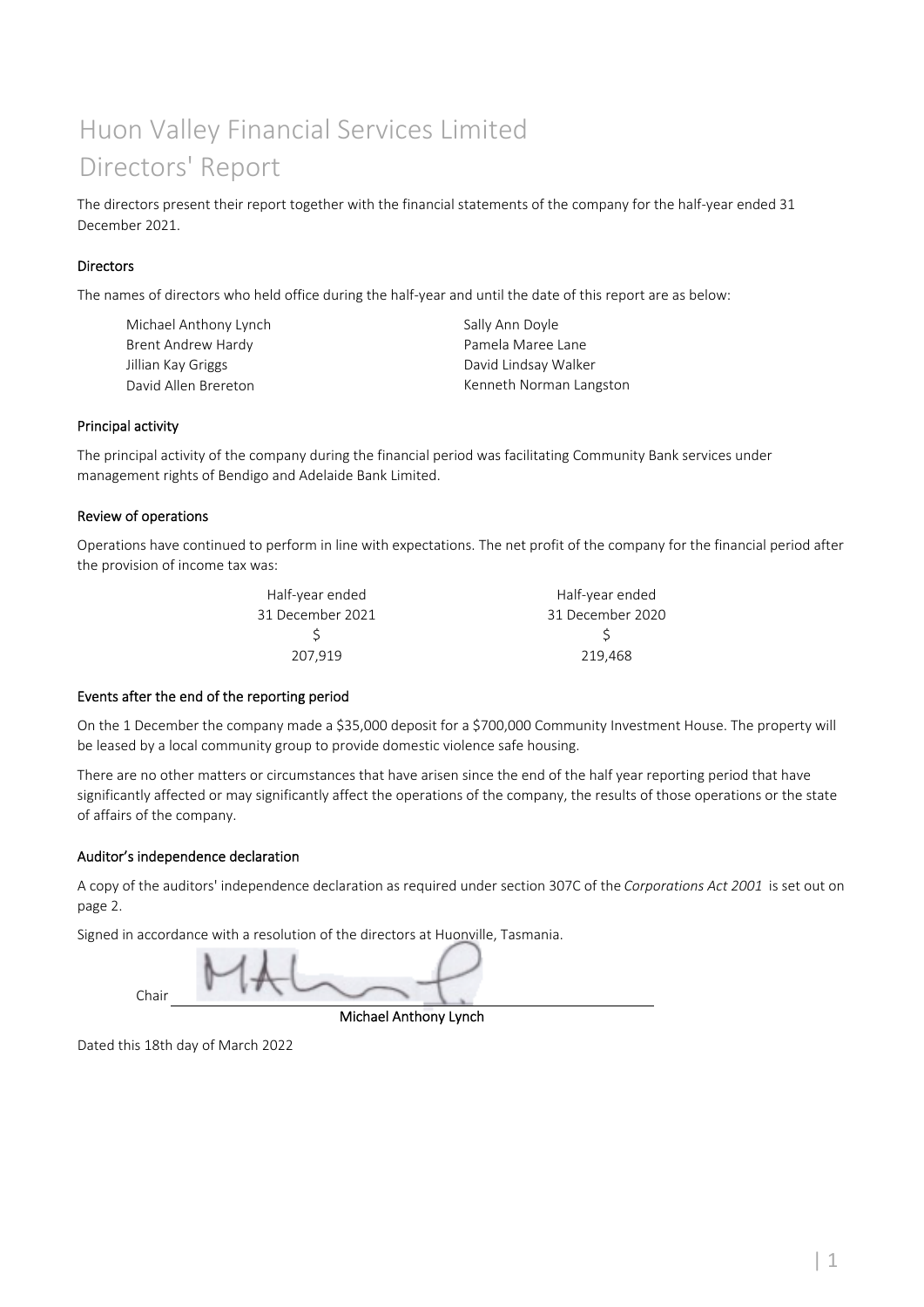

61 Bull Street Bendigo VIC 3550

afs@afsbendigo.com.au 03 5443 0344

### Lead auditor's independence declaration under section 307C of the Corporations Act 2001 to the Directors of Huon Valley Financial Services Limited

We declare that, to the best of our knowledge and belief, for the half-year ended 31 December 2021 there have been no contraventions of:

- i. the auditor independence requirements as set out in the *Corporations Act 2001* in relation to the review
- ii. any applicable code of professional conduct in relation to the review.

**Andrew Frewin Stewart Joshua Griffin** 61 Bull Street, Bendigo Vic 3550 **Lead Auditor** Dated: 18 March 2022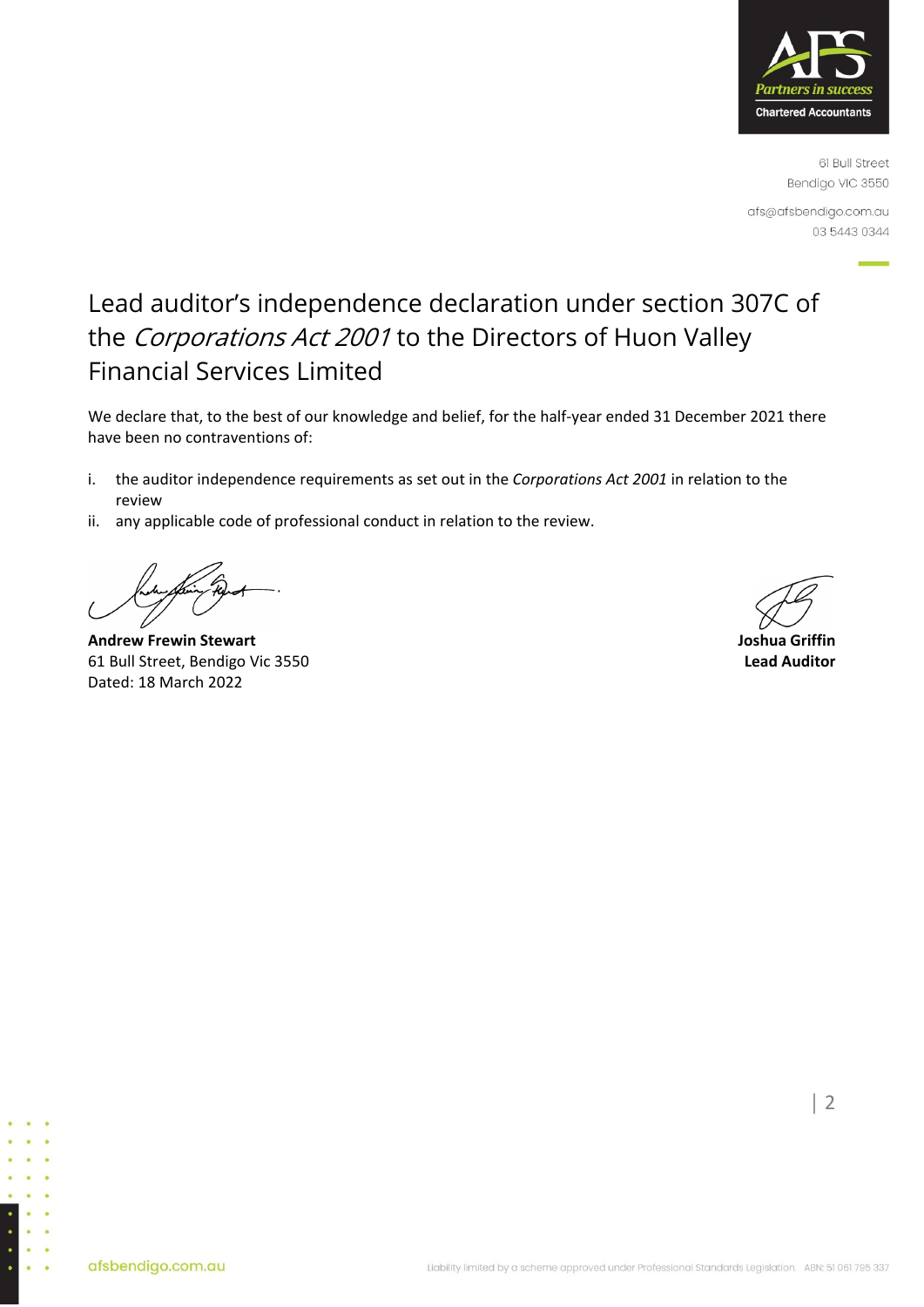## Statement of Profit or Loss and Other Huon Valley Financial Services Limited Comprehensive Income

|                                                                                                           | 2021<br>\$ | 2020<br>\$ |
|-----------------------------------------------------------------------------------------------------------|------------|------------|
| Revenue from contracts with customers                                                                     | 1,565,282  | 1,527,760  |
| Other revenue                                                                                             | 15,035     | 67,430     |
| Finance income                                                                                            | 1,056      | 4,404      |
| Employee benefits expense                                                                                 | (858, 784) | (823, 314) |
| Charitable donations, sponsorship, advertising and promotion                                              | (92, 213)  | (121,053)  |
| Occupancy and associated costs                                                                            | (49, 226)  | (51, 123)  |
| Systems costs                                                                                             | (52, 183)  | (54, 422)  |
| Depreciation and amortisation expense                                                                     | (91, 769)  | (85, 407)  |
| Finance costs                                                                                             | (33, 621)  | (37, 021)  |
| General administration expenses                                                                           | (125, 848) | (142, 874) |
| Profit before income tax                                                                                  | 277,729    | 284,380    |
| Income tax expense                                                                                        | (69, 810)  | (64, 912)  |
| Profit after income tax                                                                                   | 207,919    | 219,468    |
| Total comprehensive income for the half-year attributable to the ordinary<br>shareholders of the company: | 207,919    | 219,468    |
| Earnings per share                                                                                        | $\zeta$    | ¢          |
| - Basic and diluted earnings per share:                                                                   | 10.86      | 11.47      |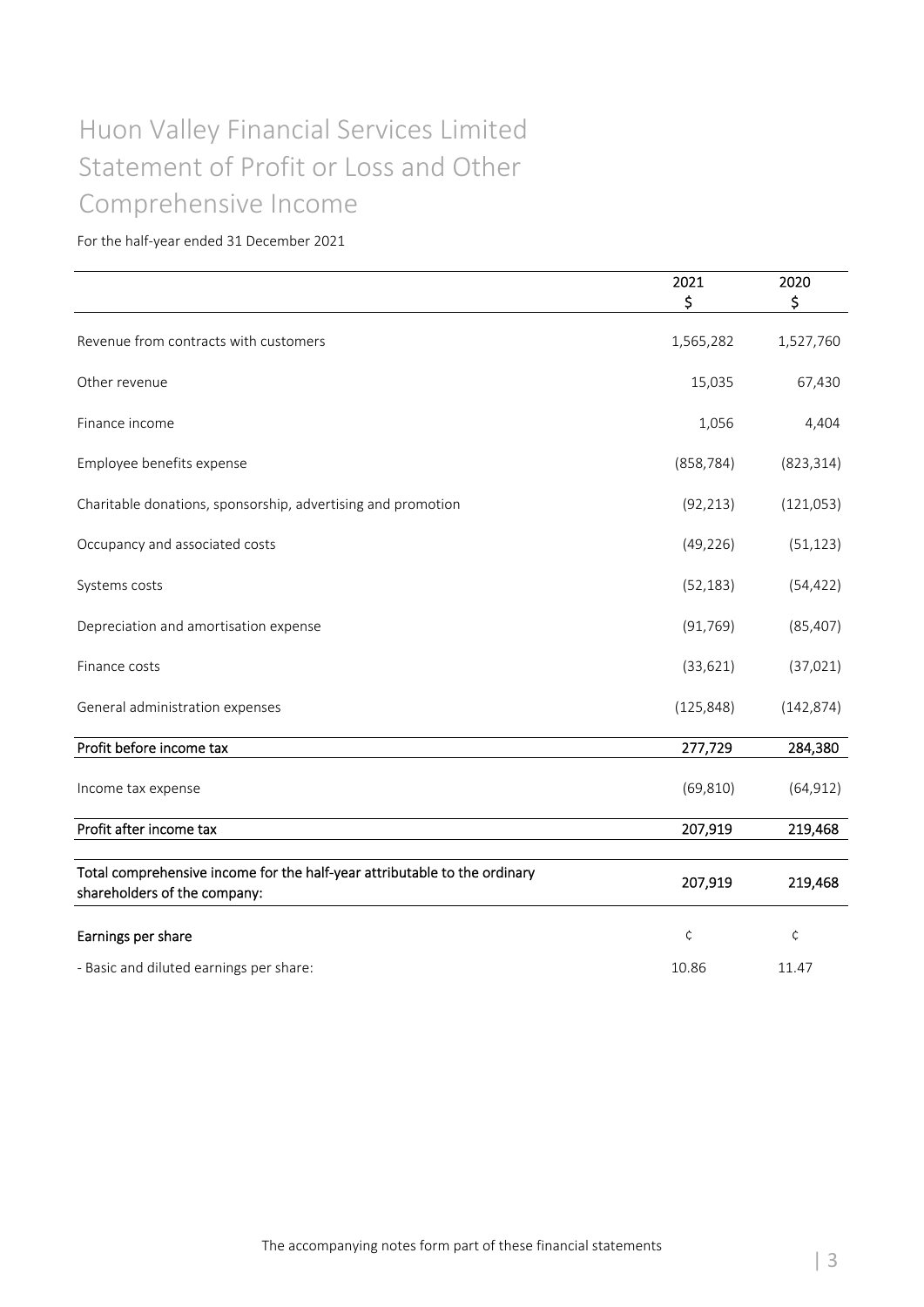### Huon Valley Financial Services Limited Statement of Financial Position

|                                  | 31-Dec-21 | 30-Jun-21  |
|----------------------------------|-----------|------------|
|                                  | \$        | \$         |
| <b>ASSETS</b>                    |           |            |
| <b>Current assets</b>            |           |            |
| Cash and cash equivalents        | 1,135,964 | 1,185,280  |
| Trade and other receivables      | 266,549   | 269,663    |
| <b>Total current assets</b>      | 1,402,513 | 1,454,943  |
| Non-current assets               |           |            |
| Property, plant and equipment    | 401,989   | 295,802    |
| Right of use assets              | 1,024,139 | 1,028,272  |
| Intangible assets                | 140,712   | 159,062    |
| Deferred tax assets              | 154,272   | 152,719    |
| Financial assets                 | 2,000     | 2,000      |
| Total non-current assets         | 1,723,112 | 1,637,855  |
| <b>TOTAL ASSETS</b>              | 3,125,625 | 3,092,798  |
| <b>LIABILITIES</b>               |           |            |
| <b>Current liabilities</b>       |           |            |
| Trade and other payables         | 155,408   | 135,051    |
| Current tax liabilities          | 110,533   | 73,285     |
| Lease liabilities                | 105,942   | 108,453    |
| Employee benefits                | 294,053   | 306,516    |
| <b>Total current liabilities</b> | 665,936   | 623,305    |
| Non-current liabilities          |           |            |
| Trade and other payables         | 80,756    | 121,134    |
| Lease liabilities                | 1,165,777 | 1,187,594  |
| Provisions                       | 72,067    | 52,397     |
| Employee benefits                | 35,572    | 42,338     |
| Total non-current liabilities    | 1,354,172 | 1,403,463  |
| <b>TOTAL LIABILITIES</b>         | 2,020,108 | 2,026,768  |
| <b>NET ASSETS</b>                | 1,105,517 | 1,066,030  |
| <b>EQUITY</b>                    |           |            |
| Issued capital                   | 1,166,334 | 1,166,334  |
| <b>Accumulated losses</b>        | (60, 817) | (100, 304) |
| <b>TOTAL EQUITY</b>              | 1,105,517 | 1,066,030  |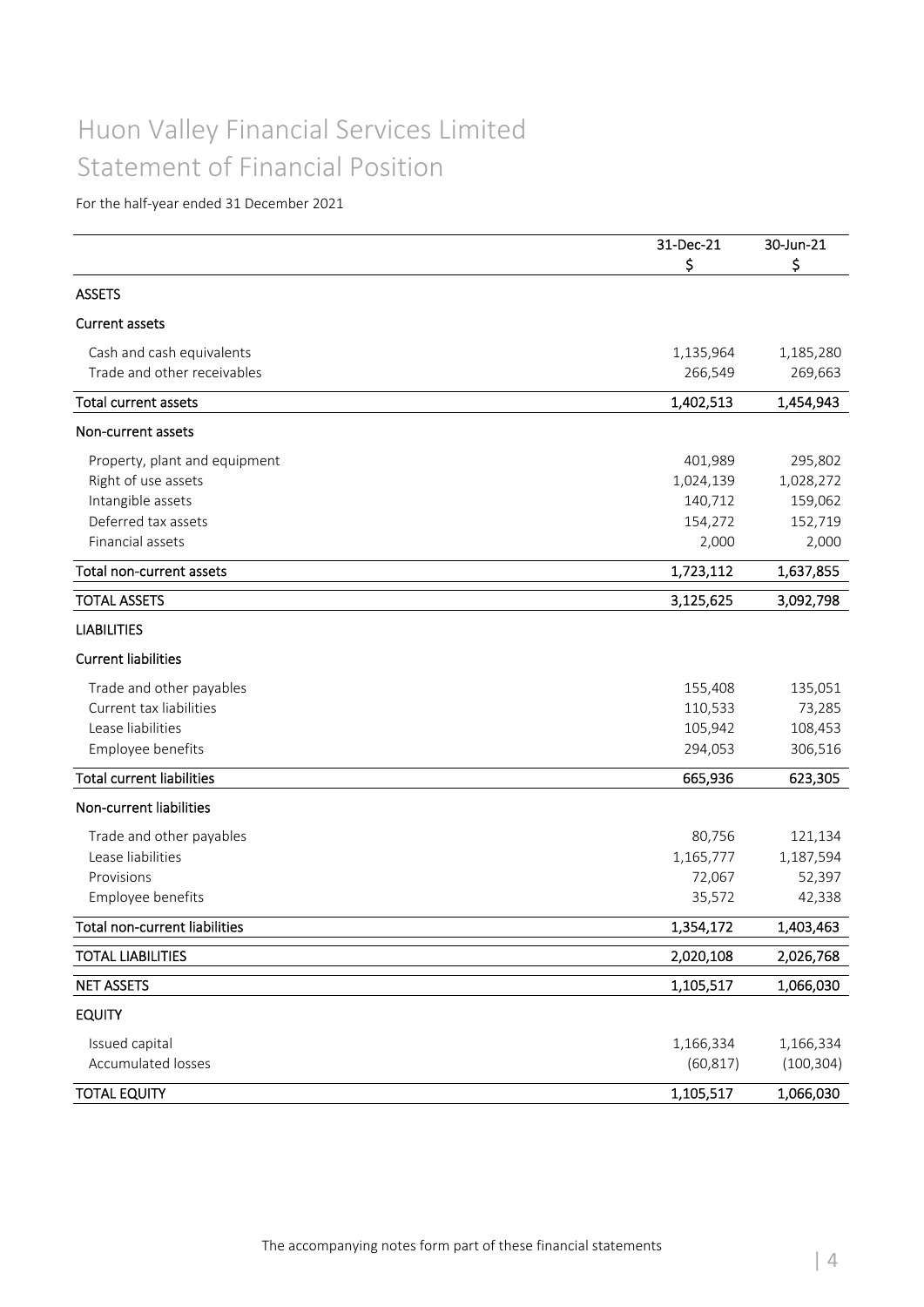## Huon Valley Financial Services Limited Statement of Changes in Equity

|                                                       | <b>Note</b> | <b>Issued</b><br>capital | Accumulated<br>losses | Total<br>equity |  |
|-------------------------------------------------------|-------------|--------------------------|-----------------------|-----------------|--|
|                                                       |             | \$                       | \$                    | \$              |  |
| Balance at 1 July 2020                                |             | 1,166,334                | (313, 245)            | 853,089         |  |
| Total comprehensive income for the half-year          |             |                          | 219,468               | 219,468         |  |
| Transactions with owners in their capacity as owners: |             |                          |                       |                 |  |
| Dividends provided for or paid                        | 5           | $\overline{\phantom{a}}$ | (141, 636)            | (141, 636)      |  |
| Balance at 31 December 2020                           |             | 1,166,334                | (235,413)             | 930,921         |  |
| Balance at 1 July 2021                                |             | 1,166,334                | (100, 304)            | 1,066,030       |  |
| Total comprehensive income for the half-year          |             |                          | 207,919               | 207,919         |  |
| Transactions with owners in their capacity as owners: |             |                          |                       |                 |  |
| Dividends provided for or paid                        | 5           |                          | (168, 432)            | (168, 432)      |  |
| Balance at 31 December 2021                           |             | 1,166,334                | (60, 817)             | 1,105,517       |  |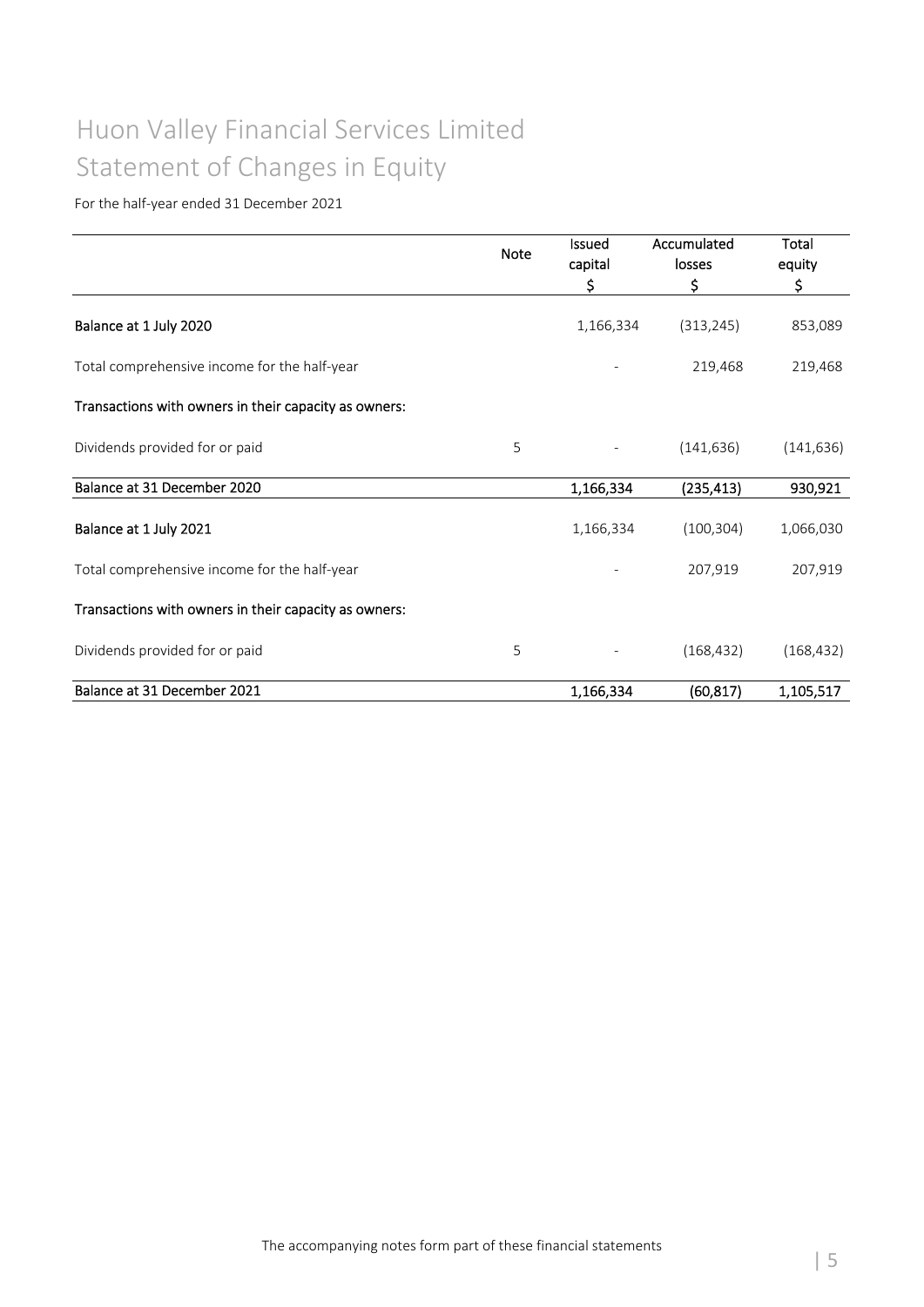## Huon Valley Financial Services Limited Statement of Cash Flows

|                                                                     | <b>Note</b> | 2021        | 2020        |
|---------------------------------------------------------------------|-------------|-------------|-------------|
|                                                                     |             | \$          | \$          |
| Cash flows from operating activities                                |             |             |             |
| Receipts from customers                                             |             | 1,747,999   | 1,739,046   |
| Payments to suppliers and employees                                 |             | (1,319,441) | (1,260,910) |
| Lease payments (interest component)                                 |             | (32, 193)   | (35, 428)   |
| Lease payments not included in the measurement of lease liabilities |             | (25, 942)   | (22, 319)   |
| Interest received                                                   |             | 1,034       | 4,387       |
| Dividends received                                                  |             | 35          | 25          |
| Income taxes paid                                                   |             | (34, 115)   | (33, 435)   |
| Net cash provided by operating activities                           |             | 337,377     | 391,366     |
| Cash flows from investing activities                                |             |             |             |
| Purchase of property, plant and equipment                           |             | (125, 615)  |             |
| Payments for intangible assets                                      |             | (36, 707)   | (36, 707)   |
| Net cash used in investing activities                               |             | (162, 322)  | (36, 707)   |
| Cash flows from financing activities                                |             |             |             |
| Lease payments (principal component)                                |             | (55, 939)   | (45,981)    |
| Dividends paid                                                      | 5           | (168, 432)  | (141, 636)  |
| Net cash used in financing activities                               |             | (224, 371)  | (187, 617)  |
| Net cash increase/(decrease) in cash held                           |             | (49, 316)   | 167,042     |
| Cash and cash equivalents at the beginning of the financial year    |             | 1,185,280   | 853,111     |
| Cash and cash equivalents at the end of the half-year               |             | 1,135,964   | 1,020,153   |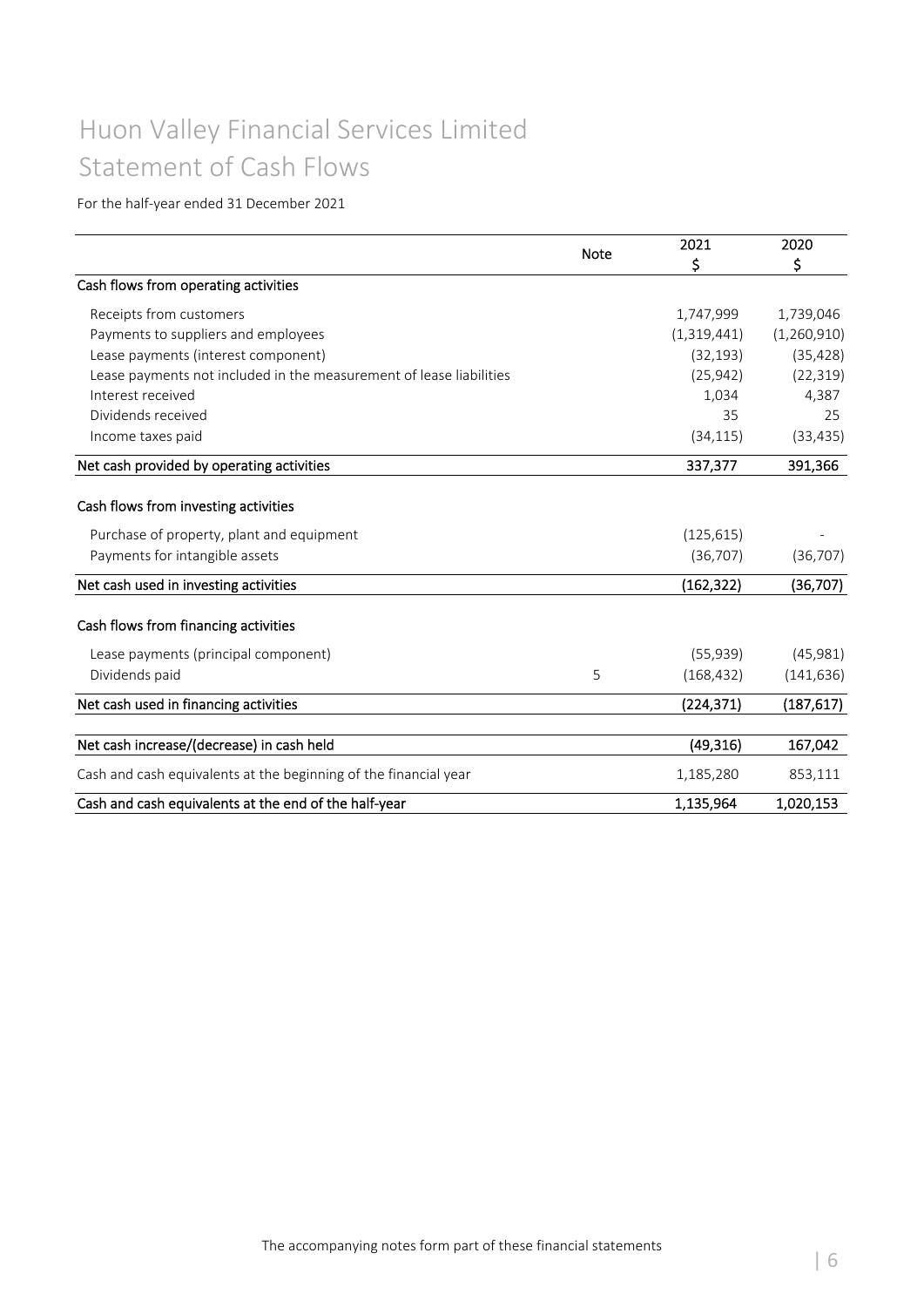### Huon Valley Financial Services Limited Notes to the Financial Statements

For the half‐year ended 31 December 2021

#### Note 1. Summary of significant accounting policies

#### Statement of Compliance

This general purpose financial report has been prepared in accordance with the requirements of the *Corporations Act 2001* and Australian Accounting Standard AASB 134: *Interim Financial Reporting.* Compliance with AASB 134 ensures compliance with International Financial Reporting Standard IAS 34*: Interim Financial Reporting.*

#### Basis of preparation

This financial report is intended to provide users with an update on the latest annual financial statements and does not include all the notes of the type normally included in an annual financial report. Accordingly the report shall be read in conjunction with the annual financial report for the year ended 30 June 2021 and any public announcements made by the company during the period.

#### Accounting policies

The same accounting policies and methods of computation have been followed in this interim financial report as were applied in the most recent annual financial report and the previous corresponding interim period. The half-year financial report has been prepared on an accruals and historical cost basis.

#### Events subsequent to reporting date Note 2.

On the 1 December the company made a \$35,000 deposit for a \$700,000 Community Investment House. The property will be leased by a local community group to provide domestic violence safe housing.

There have been no events subsequent to reporting date that would materially affect the financial statements at the reporting date.

#### Contingent assets and liabilities Note 3.

There were no contingent assets or liabilities at the date of this report to affect the financial statements.

#### Related parties Note 4.

Arrangements with related parties continue to be in place. For details on these arrangements, refer to the 30 June 2021 annual financial report.

|    | Note 5.<br>Dividends provided for or paid     |       |           |       |           |  |
|----|-----------------------------------------------|-------|-----------|-------|-----------|--|
| a) | Dividends declared and paid during the period |       | 31-Dec-21 |       | 31-Dec-20 |  |
|    |                                               | Cents |           | Cents |           |  |
|    | Fully franked dividend                        | 8.8   | 168.432   | / ∆   | 141,636   |  |

The tax rate at which dividends have been franked is 25% (2020: 26%).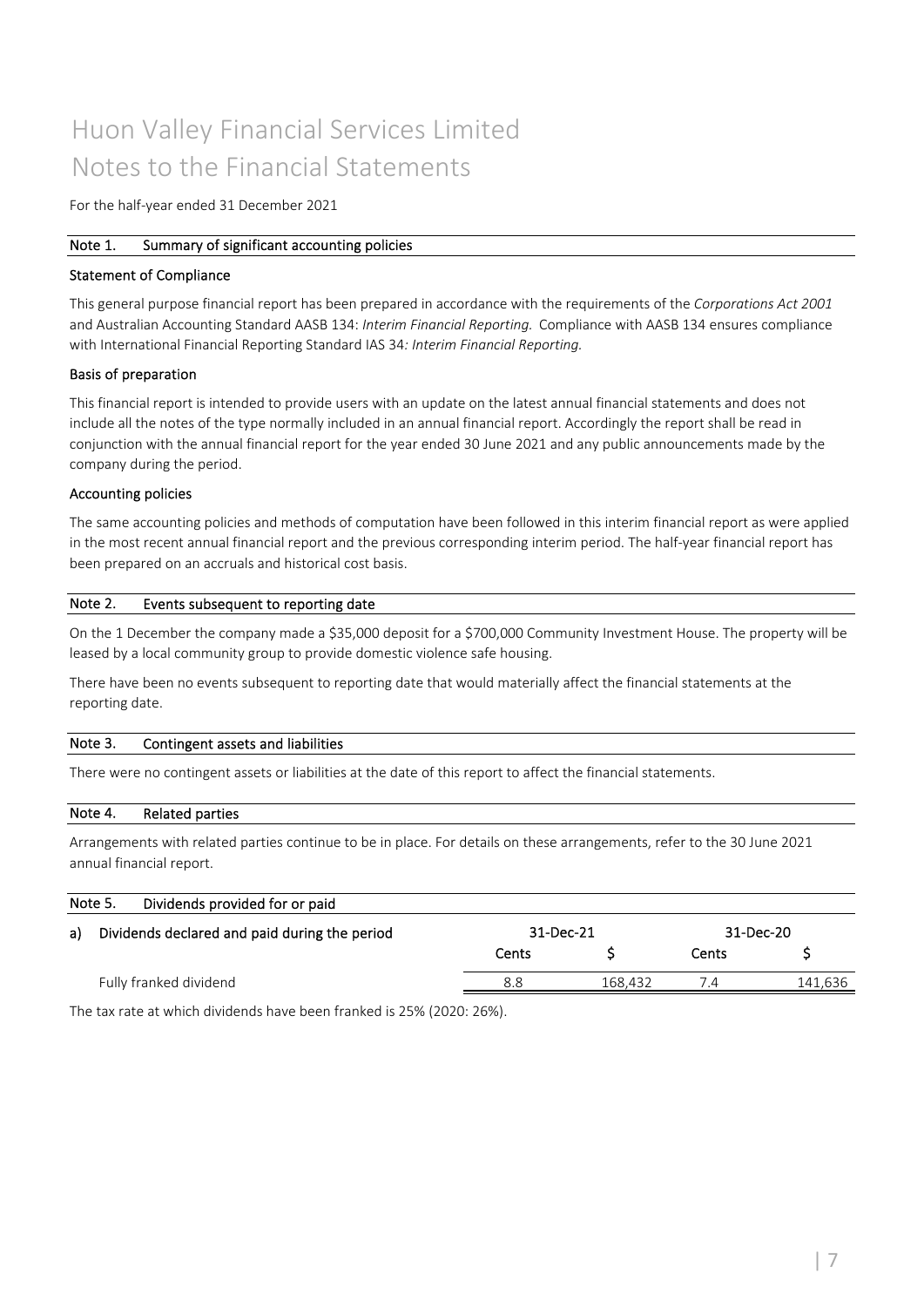# Huon Valley Financial Services Limited Directors' Declaration

In the opinion of the directors of Huon Valley Financial Services Limited ("the company"):

- 1. The financial statements and notes thereto are in accordance with the *Corporations Act 2001* including:
	- a. giving a true and fair view of the financial position of the entity as at 31 December 2021 and of its performance, as represented by the results of its operations and cash flows for the half‐year ended on that date;
	- b. complying with Australian Accounting Standard *AASB 134 Interim Financial Reporting* and the *Corporations Regulations 2001* ; and
- 2. There are reasonable grounds to believe that the company will be able to pay its debts as and when they become due and payable.

This declaration is made in accordance with a resolution of the Board of Directors.

| Chair      |    |        |                              |       |
|------------|----|--------|------------------------------|-------|
|            |    |        | <b>Michael Anthony Lynch</b> |       |
| Dated this | 18 | day of | March                        | 2022. |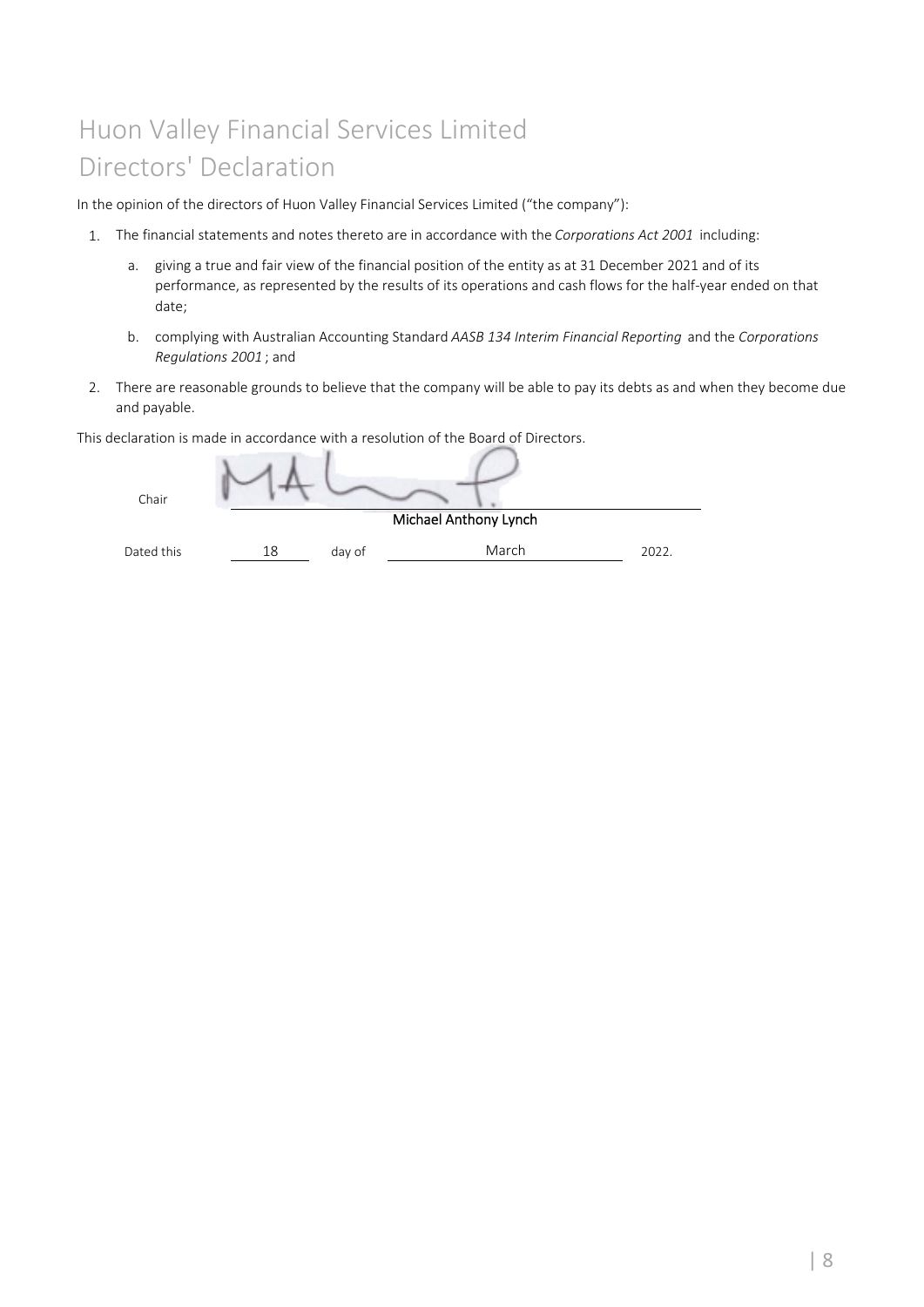

61 Bull Street Bendigo VIC 3550

afs@afsbendigo.com.au 03 5443 0344

### Independent auditor's review report to the Directors of Huon Valley Financial Services Limited

### **Report on the half-year financial report**

### **Conclusion**

We have reviewed the half‐year financial report of Huon Valley Financial Services Limited, which comprises the statement of financial position as at 31 December 2021, the statement of profit or loss and other comprehensive income, statement of changes in equity and statement of cash flows for the half‐year ended on that date, a summary of significant accounting policies and other explanatory information and the directors' declaration.

Based on our review, which is not an audit, we have not become aware of any matter that makes us believe that the accompanying half‐year financial report of Huon Valley Financial Services Limited does not comply with the *Corporations Act 2001* including:

- a. giving a true and fair view of the company's financial position at 31 December 2021 and of its performance for the half‐year ended on that date
- b. complying with Accounting Standard AASB 134: Interim Financial Reporting and the Corporations Regulations 2001.

### **Basis for Conclusion**

We conducted our review in accordance with ASRE 2410: *Review of a Financial Report Performed by the Independent Auditor of the Entity.* Our responsibilities are further described in the *Auditor's Responsibilities for the Review of the Financial Report* section of our report. We are independent of the company in accordance with the auditor independence requirements of the *Corporations Act 2001* and the ethical requirements of the Accounting Professional and Ethical Standards Board's APES 110 *Code of Ethics for Professional Accountants* (including Independence Standards) (the Code) that are relevant to our audit of the annual financial report in Australia. We have also fulfilled our other ethical responsibilities in accordance with the Code.

We confirm that the independence declaration required by the *Corporations Act 2001* which has been given to the directors of the company, would be in the same terms if given to the directors as at the time of this auditor's review report.

### **Responsibility of the directors for the financial report**

The directors of the company are responsible for the preparation of the half‐year financial report that gives a true and fair view in accordance with Australian Accounting Standards and the *Corporations Act 2001* and for such internal control as the directors determine necessary to enable the preparation of the half‐year financial report that gives a true and fair view and is free from material misstatement, whether due to fraud error.